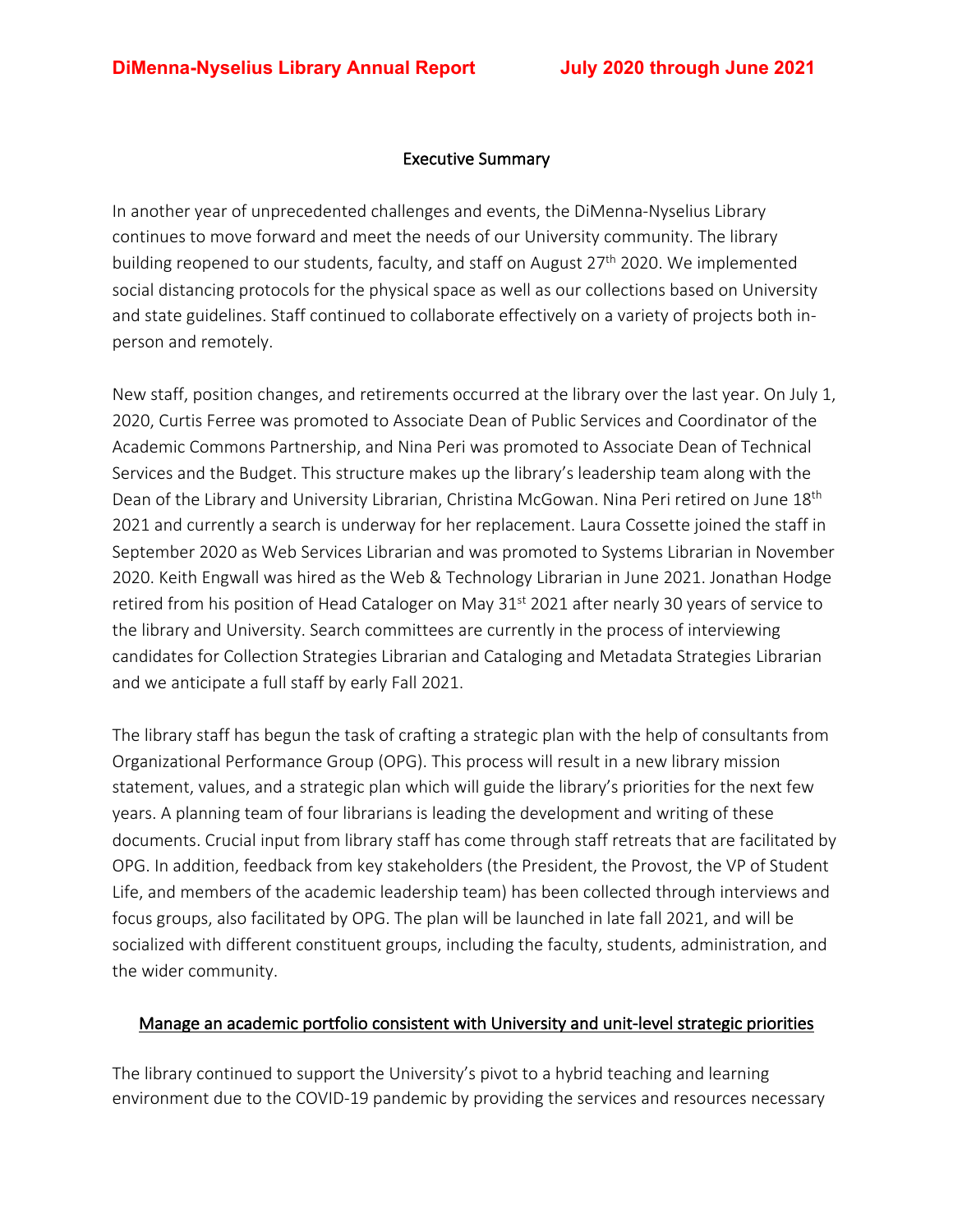

for our community. We provided a contact-free pick-up service during Summer 2020, and in the Fall of 2020 started a program to ship physical items to anyone learning /working remotely. Our technical services department coordinated and made accessible all vendor resources in response to the pandemic as well as provided access to new e-resources needed by faculty for hybrid teaching and learning. They also prioritized the purchase of e-books through a pre-approval plan which led to a 4% increase of our e-book collection. Instruction librarians conducted information literacy classes virtually both asynchronously and synchronously with multiple digital learning tools. Research assistance was also offered in a hybrid format with new services such as Zoom on-call hours and research appointments, in addition to our 24/7 chat. In-person appointments were made available upon request.

The Institutional Repository (IR) Team worked towards continual growth, and in collaborative relationships with departments across campus. Due to increased outreach to faculty, DigitalCommons@Fairfield hit a milestone of 500,000 downloads in April 2021. New collections were also added to the IR including the first issue of the DiMenna-Nyselius Library's Newsletter *Beyond the Stacks*, the first issue of *SANA: Self-Achievement through Nursing Art*, and 2021 Fairfield University Art Museum exhibitions.

Faculty Partnership Program librarians worked with faculty in providing consultation and support in the development of new degree programs including a new data analytics degree in the Dolan School of Business, the upcoming EdD degree in the School of Education and Human Development, and also worked with the Egan administration in their work to establish a satellite campus and program. Librarians are also providing their expertise on the planning committees for the proposed Bellarmine College.

University Archives and Special Collections contributed significantly to University projects that preserve our University history. These projects include *50 years of Women: Honoring the Past, Igniting the Future*, BEI (Bridgeport Engineering Institute) Oral History Project, and the Diversity Timeline from the President's Working Group on Diversity and Inclusive Excellence. In addition, the Archives contributed a large collection of photographs and research to the branding team responsible for the interior design of the new Alumni Hall/Convocation Center.

The Academic Commons Partnership Committee held monthly, virtual meetings throughout FY 21. These meetings helped the Academic Commons units—some of whom were almost exclusively remote—keep abreast of building news and policies. Additionally, each unit gave an extensive presentation on their services, providing an opportunity for the members to develop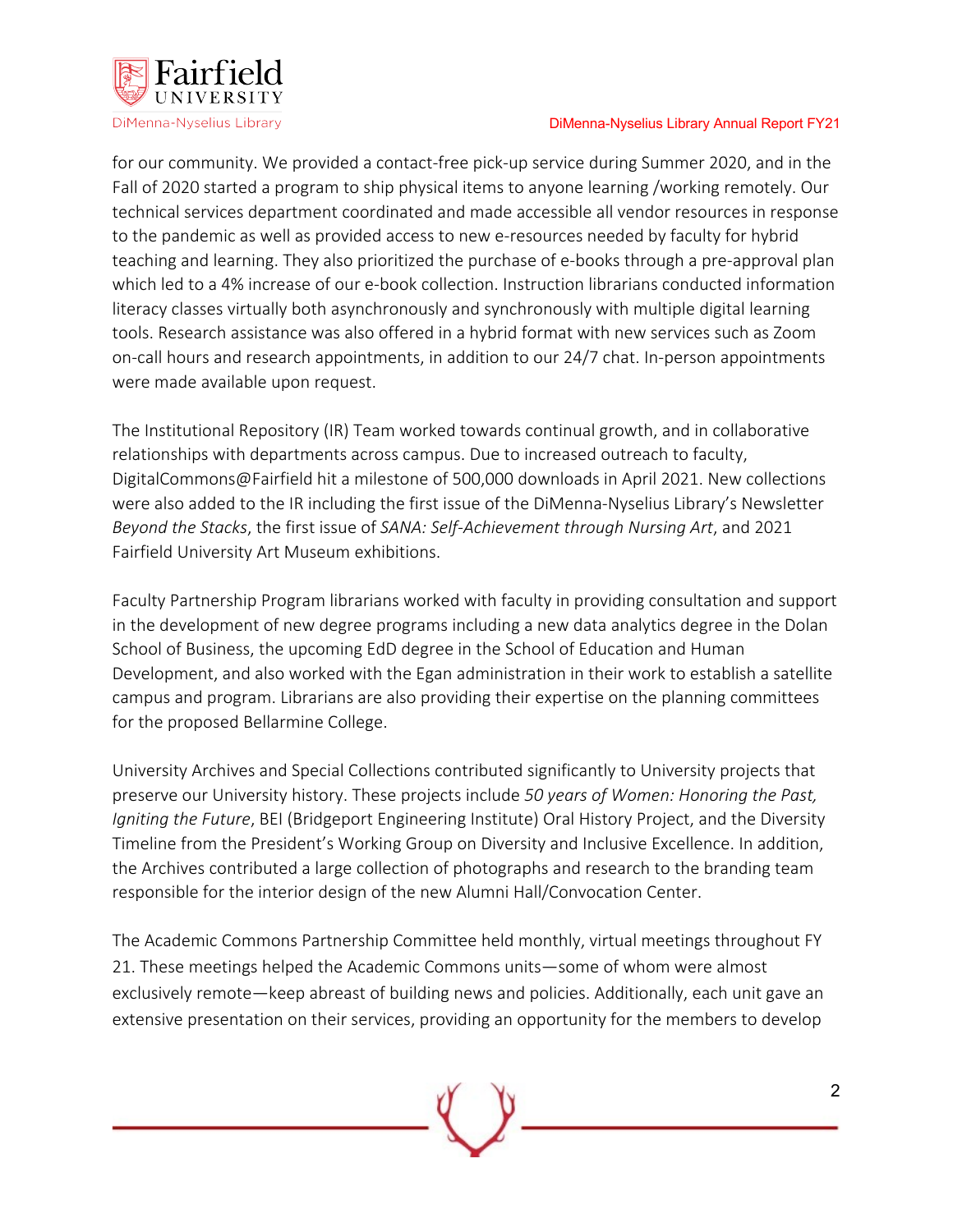

an understanding of the work being done in each unit, and to begin to identify areas where it would be appropriate to leverage resources or address shared concerns.

# Future Goals:

- The library will be developing a strategic plan which will align with the University mission and vision as well as a set of priorities for the next 3-5 years.
- The University Archives will continue its research for a book on the history of Fairfield University spearheaded by co-authors Dr. Paul Lakeland and Dr. Kurt Schlichting. University Archivist will be contributing a chapter to the book on the history of coeducation.
- All departments will continue to work together in support of online learning in our current workflows as well as implement best practices put forth by our Online Learning **Committee**
- A comprehensive review of the print circulating collection will begin after confirming the University's plans and timeline for growing Online and Graduate programs.

## Allocate resources to achieve strategic goals:

The project "Documenting the Fairfield University Experience During COVID-19 Project" was launched in April 2020 to document the stories of students, faculty and staff during an unprecedented time as part of the permanent University record. Submissions include written reflections, photos, videos and other digital files. More than 60 Fairfield University community members, including students, faculty, staff, alumni, and parents contributed. This living history project was presented to the Board of Trustees at its spring meeting. The project will continue to accept contributions into the 2021-2022 academic year.

The Anti-Racist Resource Guide was created in Spring 2020 and continues to be updated with input from multiple stakeholders. This year we shared the guide with the University community as well as with other community partners, alumni and #BlackStagsMatter for further resource suggestions. A number of library staff also participated in campus diversity initiatives such as the Racial Justice is Social Justice group.

Librarians presented three different breakout sessions as part of Faculty Research Resource Day in Fall 2020, sponsored by the Office of Research and Grants. These sessions gave us the opportunity to showcase digital scholarship opportunities, resources to support faculty in their

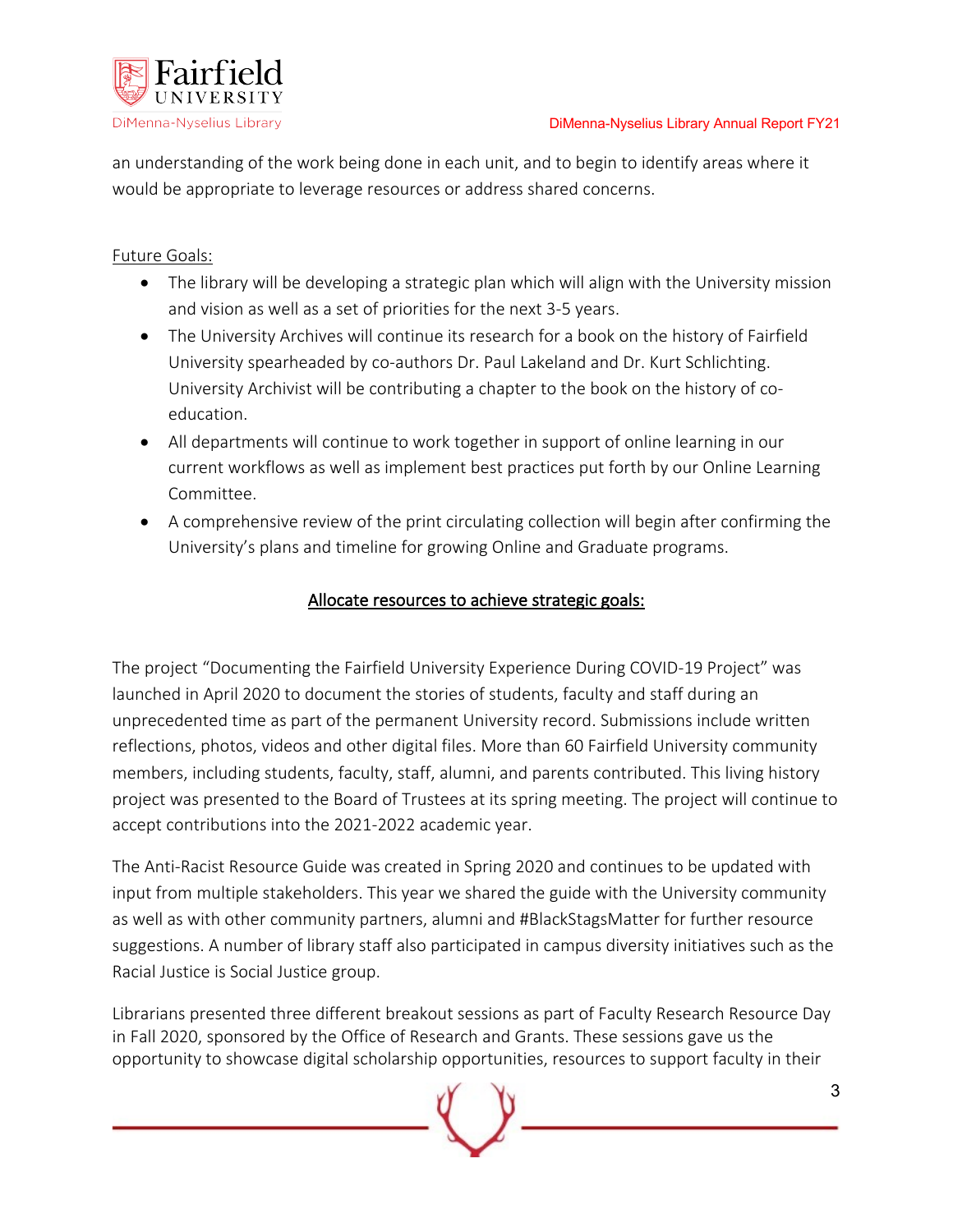

research and publishing, and provide an overview of DigitalCommons@Fairfield. In the Spring semester, we once again partnered with the Office of Research and Grants, this time by hosting a celebration of faculty scholarship and facilitated a series of Zoom presentations by faculty who presented on their research. This was done as a way of engaging faculty across disciplines. In further support of faculty scholarship, Faculty Partnership Program librarians and Library Services staff assisted faculty in their respective disciplines who were applying for tenure. The work involved the digitization of materials needed to evaluate their candidacy. Materials included, but were not limited to, student course evaluations, letters of recommendation, and professional publications.

The library maintained access to quality e-resources and had consistent use of endowment funds to absorb reduction in the library materials budget. The collections librarians also successfully renegotiated with vendors for lowest renewal rates possible.

A new library newsletter, *Beyond the Stacks*, was added to our communication portfolio. The first issue was published in print and online in January 2021 and the second issue will follow in September 2021.

## Future Goals:

- The library will continue to gather research and best practices to better ensure both our services and collections are accessible and diverse.
- Archives staff will work on a migration of our archival digital collections from a nonhosted version of CONTENTdm to a new hosted platform in collaboration with the Systems Librarian and Web & Technology Librarian.
- The Interlibrary Services department will partner with Outreach librarians to design and implement a marketing plan for their services that would bring greater exposure to this area's offerings and benefits, streamline the user's experience, and identify customer needs with an emphasis on the growing remote learning community.
- A review and revision of the library's collection development policy will take place in alignment with our new strategic plan.

# Engage staff talent to achieve strategic goals:

The library staff had to alter many of our services and workflows in order to accommodate the changes to hybrid teaching and learning. As a way of tracking these changes, staff created *Continuity & Creativity During COVID-19: A Timeline of Library Services During the COVID-19* 

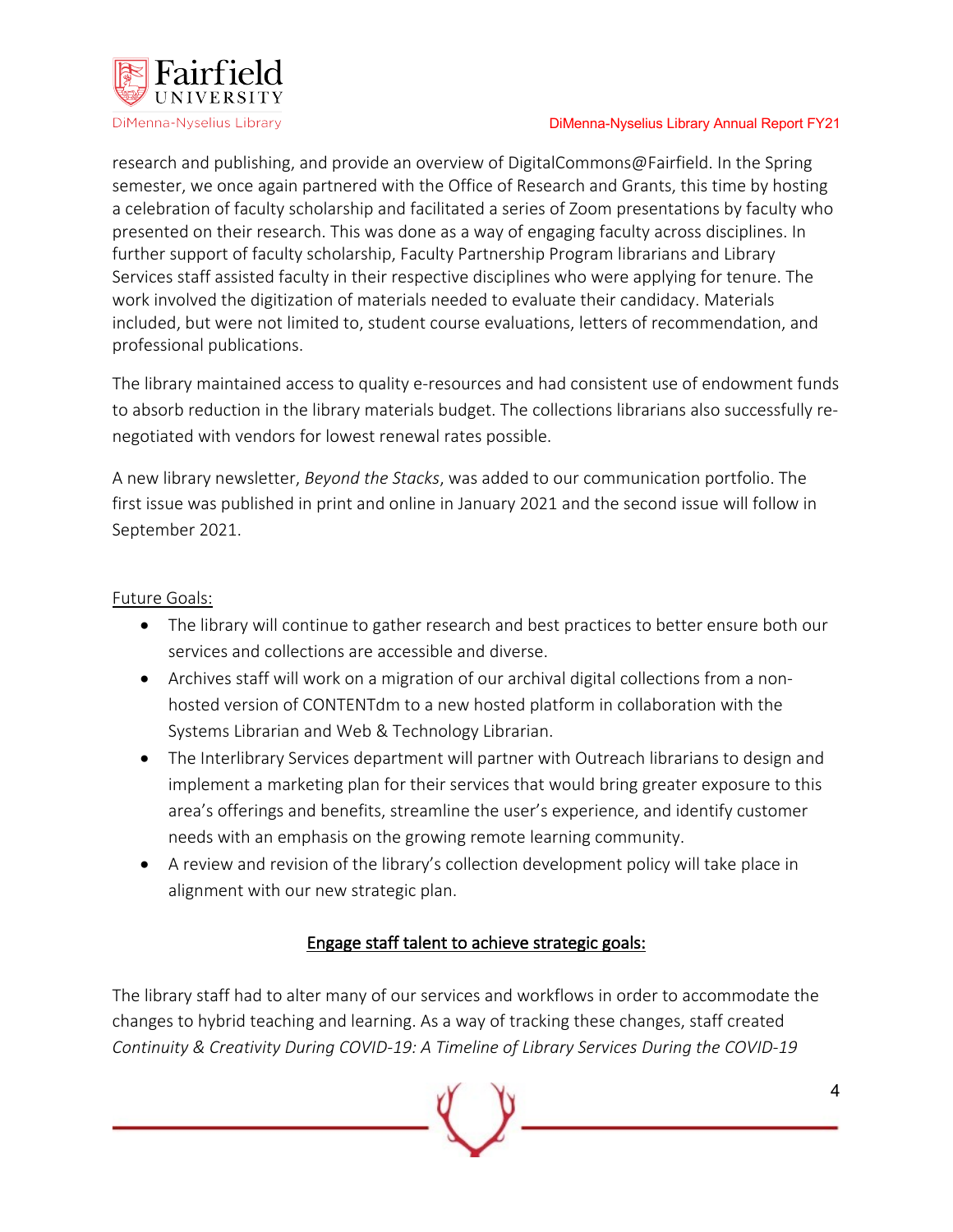

*Pandemic* to document how the library's work, programs, and services were impacted by the pandemic. This was created with a new platform, *Timeline JS*, and shared on our site and in various publications with our community.

Collaboration was seen across the library staff through a number of different projects: technical services staff became more comfortable and accustomed to our integrated library systems platform, ALMA, and made great strides in improving workflow efficiencies. Interlibrary Services staff partnered with Cataloging and Collections staff to identify holdings from our e-book collections whose publishers allowed for digital lending of chapters. This allowed our remote users to make requests for this type of content. A number of staff across departments worked to bring forth our new home delivery service of physical items for remote students, staff, and faculty. The staff also collaborated together in the publication of our first newsletter *Beyond the Stacks*.

The Faculty Partnership Program expanded to include three new librarians. This group continues to expand and deepen faculty connections through additional professional development, faculty workshops, and outreach to new and current faculty. They also continue to work closely with Collection Development staff to advise on e-resource purchases that align with University course content such as the new database *Sage Explorer*.

The Digital Scholarship Librarian began offering digital scholarship services through workshops held in partnership with the College of Arts and Sciences Fredrickson Family Innovation Lab. They also offered individual consultations, in-class instruction with library partners, and presentations to administrators and other campus stakeholders.

### Future Goals:

- The Collections staff and faculty partner librarians will continue to work together to investigate other collaborations to ensure our resources are financially supported by the University and meeting the curriculum and research needs of our students and faculty.
- We will develop a platform for sharing library data and trends with library and the university community.
- A library-wide inventory project of our collections will resume in order to facilitate resource discovery and access for our users.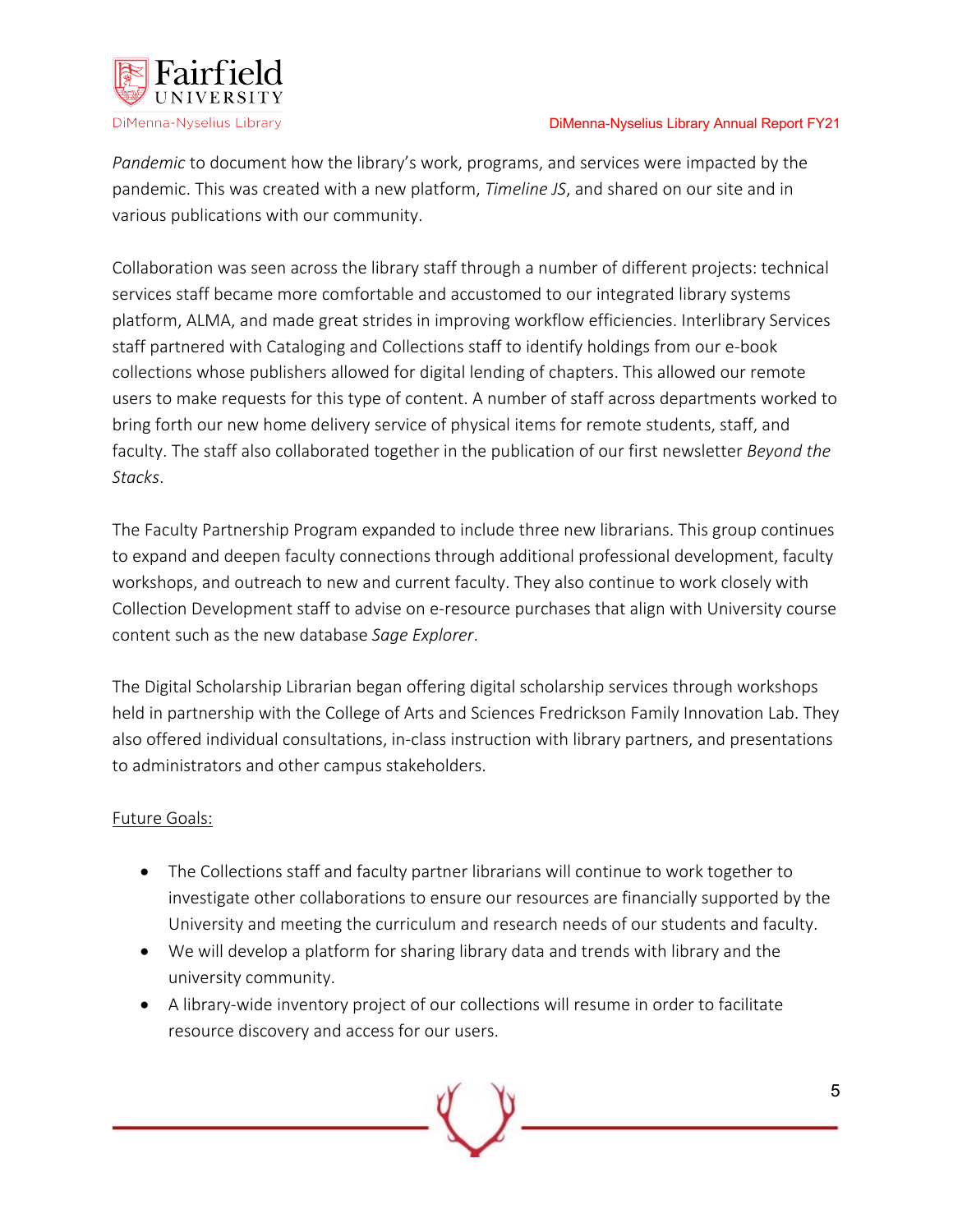

### Influence student enrollment to maximize University potential:

In support of teaching and learning, and student success and retention, the library provides access to over one million e-resources and over 300,000 print sources in our collection. We also provided over 1,700 resources to students, faculty and staff through our interlibrary loan service. Library staff answered over 1,800 research questions from faculty, students and staff across our various services as well as taught 108 classes and conducted 168 research appointments. Our online research tools were used heavily: research tutorials were taken nearly 12,000 times, research and course guides were viewed 38,000 times, and citation guides over 66,000 times.

We hosted the 5<sup>th</sup> annual Human Library virtually via Zoom on October 23<sup>rd</sup> 2020 consisting of nine students, faculty, and staff who shared their personal stories as "human books", to challenge stereotypes and prejudices, with 35 "readers" who signed up for a one-on-one conversation to learn about their life experiences.

Librarians spoke on behalf of the library at virtual orientations for new first year students, new graduate students, transfer students, and international students over the 2020-21 academic year. We also participated in the in-person first-year orientation in June 2021. We regularly advertised our services to graduate students through the new *Graduate Chronicles at Fairfield University* newsletter sent by the Office of Graduate & Professional Studies.

The Personal Librarian Program, a program that assigns a librarian to each first-year student and transfer student, approached its  $10^{th}$  year at Fairfield and  $2^{nd}$  year partnering with the First Year Experience (FYE) program. A new lesson on Academic Integrity and a "Scholar Style" personality quiz was created for the "Academic Navigation week" in the FYE Fall 2020 curriculum in collaboration with the Office of Academic Support and Retention and the Student Library Advisory Board.

The 4th Student Library Advisory Board (SLAB) was selected from our largest pool of applicants and met throughout the 2020-2021 academic year. It was composed of 14 students who represent a variety of class years and academic majors. This group provided feedback in the following areas: research services, displays and events, and building signage. They were also integral in the creation of a book recommendation guide and in contributing content for our social media.